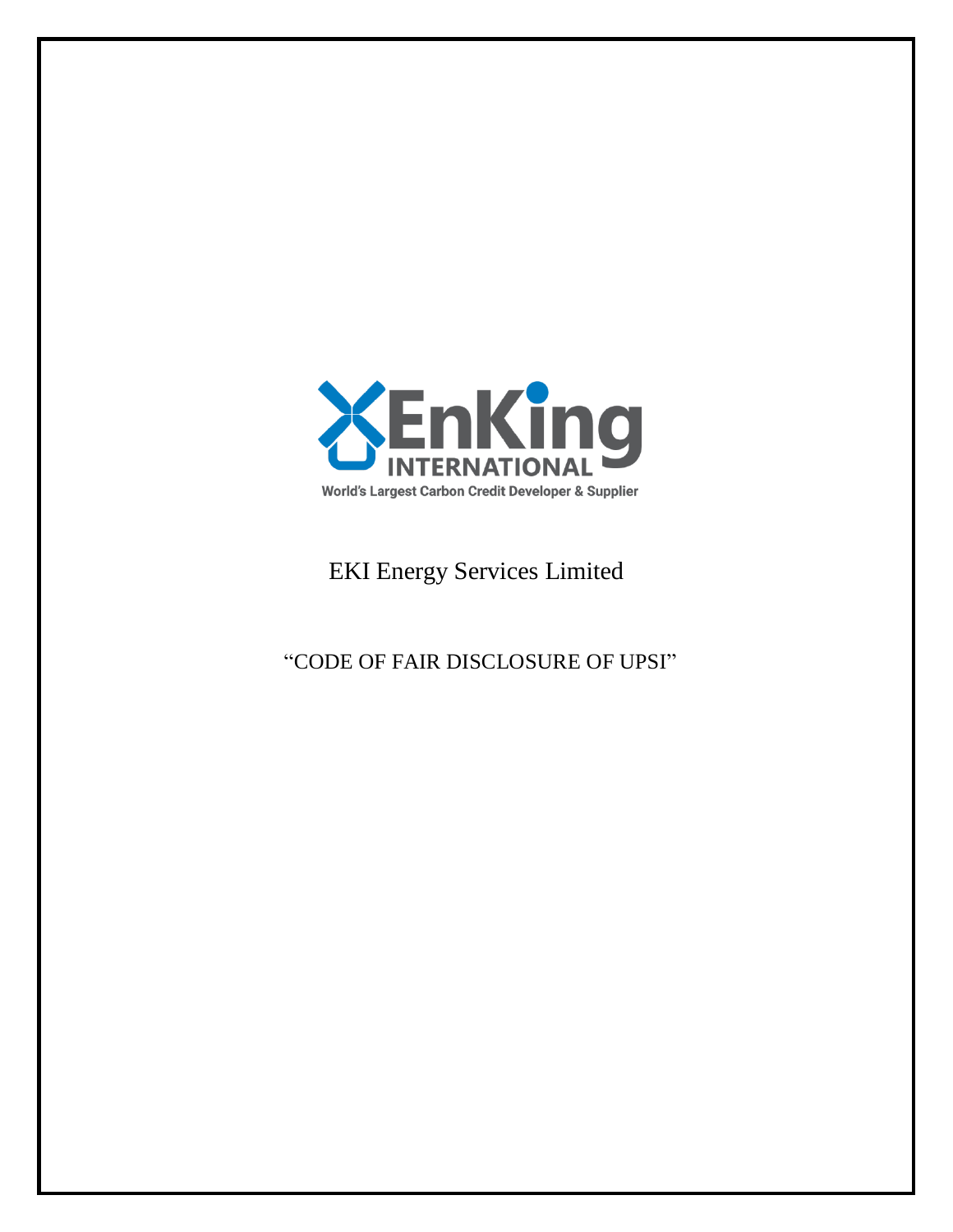## **EKI ENERGY SERVICES LIMITED**

### **CODE OF PRACTICES AND PROCEDURES FOR FAIR DISCLOSURE OF UNPUBLISHED PRICE SENSITIVE INFORMATION**

*[Pursuant* **to** *SEBI (Prohibition* **of** *Insider Trading) Regulations 2015,* **as** *amended]*

#### **Objective of the code:**

This Code has been framed in pursuance to the regulation contained in sub regulation (1) of Regulation 8 of SEBI (Prohibition of Insider Trading) Regulation, 2015 (hereinafter referred to as "Regulations"), and the purpose of this code is to ensure timely and adequate disclosure of Unpublished Price Sensitive Information.

#### **DEFINITIONS**

#### **"Connected person" means-**

(i) any person who is or has during the six months prior to the concerned act been associated with a company, directly or indirectly, in any capacity including by reason of frequent communication with its officers or by being in any contractual, fiduciary or employment relationship or by being a director, officer or an employee of the company or holds any position including a professional or business relationship between himself and the company whether temporary or permanent, that allows such person, directly or indirectly, access to unpublished price sensitive information or is reasonably expected to allow such access.

(ii) Without prejudice to the generality of the foregoing, the persons falling within the following categories shall be deemed to be connected persons unless the contrary is established, -

- a) an immediate relative of connected persons specified in clause (i); or
- b) a holding company or associate company or subsidiary company; or
- c) an intermediary as specified in section 12 of the Securities and Exchange Board of India Act, 1992 or an employee or director thereof; or
- d) an investment company, trustee company, asset management company or an employee or director thereof; or
- e) an official of a stock exchange or of clearing house or corporation; or
- f) a member of board of trustees of a mutual fund or a member of the board of directors of the asset management company of a mutual fund or is an employee thereof; or
- g) a member of the board of directors or an employee, of a public financial institution as defined in section 2 (72) of the Companies Act, 2013; or
- h) an official or an employee of a self-regulatory organization recognised or authorized by the Board;or
- i) a banker of the company; or
- j) a concern, firm, trust, Hindu undivided family, company or association of persons herein a director of a company or his immediate relative or banker of the company, has more than ten per cent. of the holding or interest;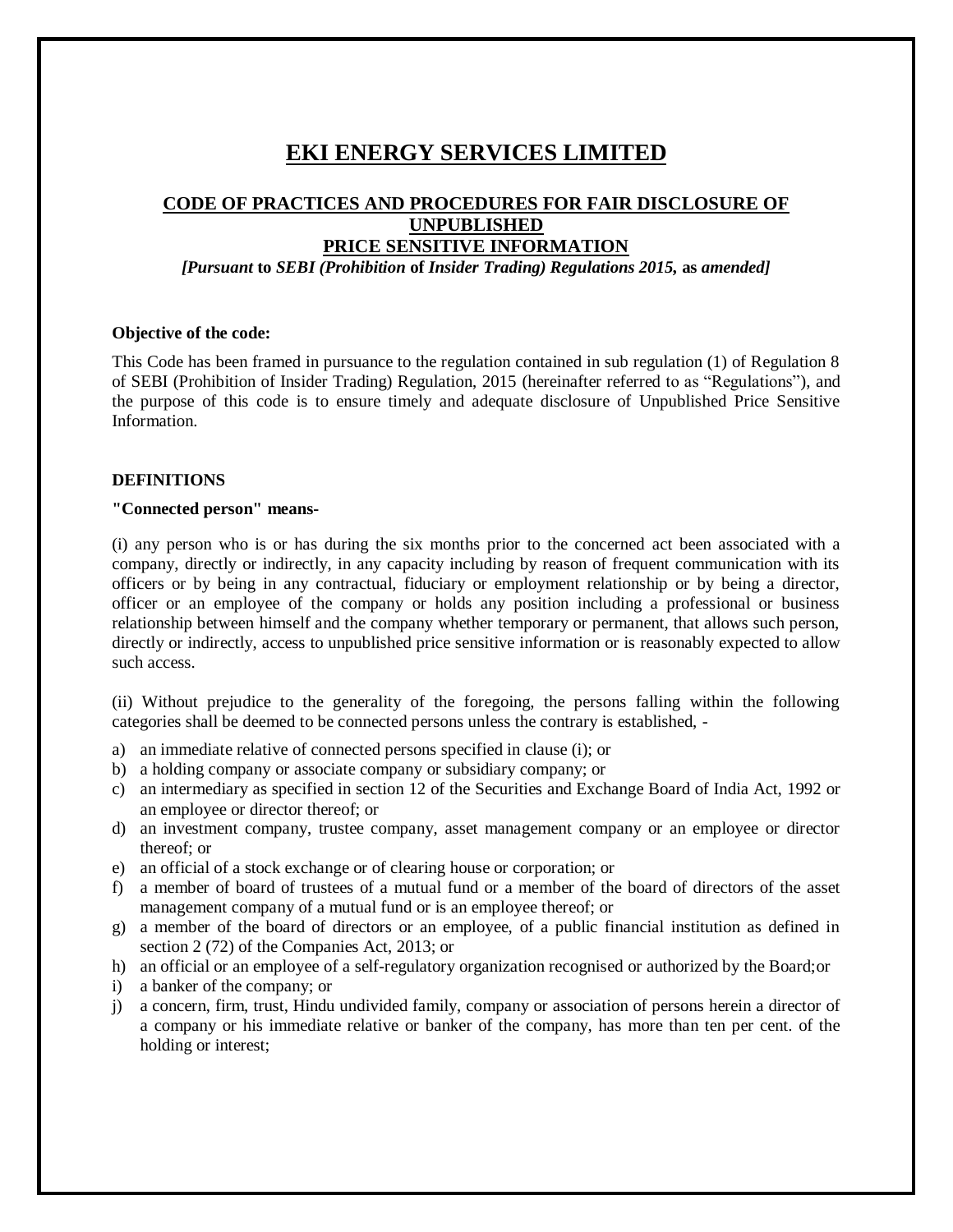#### **"Unpublished price sensitive information"**

any information, relating to a company or its securities, directly or indirectly, that is not generally available which upon becoming generally available, is likely to materially affect the price of the securities and shall, ordinarily including but not restricted to, information relating to the following: –

- (i) financial results;
- (ii) dividends;
- (iii) change in capital structure;
- (iv) mergers, de-mergers, acquisitions, delistings, disposals and expansion of business and such other transactions;
- (v) changes in key managerial personnel.

**"Company"** means EKI Energy Services Limited

#### **Principles of Code of practices and procedures for fair disclosure of unpublished price sensitive information:**

- 1. The Company shall ensure prompt public disclosure of unpublished price sensitive information (UPSI) that would impact price discovery no sooner than credible and concrete information comes into being in order to make such information generally available.
- 2. The Company shall ensure uniform and universal dissemination of unpublished price sensitive information to avoid selective disclosure.
- 3. Company Secretary /Compliance Officer of the Company designated as the Chief Investor Relations Officer of the Company to deal with dissemination of information and disclosure of UPSI.
- 4. The Company shall make prompt dissemination of UPSI that gets disclosed selectively, inadvertently or otherwise to make such information generally available.
- 5. The Company shall ensure appropriate and fair response to queries on news reports and requests for verification of market rumors by regulatory authorities.
- 6. The Company shall ensure that information shared with analysts and research personnel is not UPSI.
- 7. The Company shall develop best practices to make transcripts or record of proceedings of meetings with analyst and other investor relations conference on the official website to ensure official confirmation and documentation of disclosures made.
- 8. The Company shall handle all UPSI on a need-to-know basis.

#### **"POLICY FOR DETERMINATION OF LEGITIMATE PURPOSES"**

No person and insider shall communicate, provide, or allow access to any unpublished price sensitive information, relating to the company, to any person including other insiders except where such communication is in furtherance of legitimate purposes, performance of duties or discharge of legal obligations.